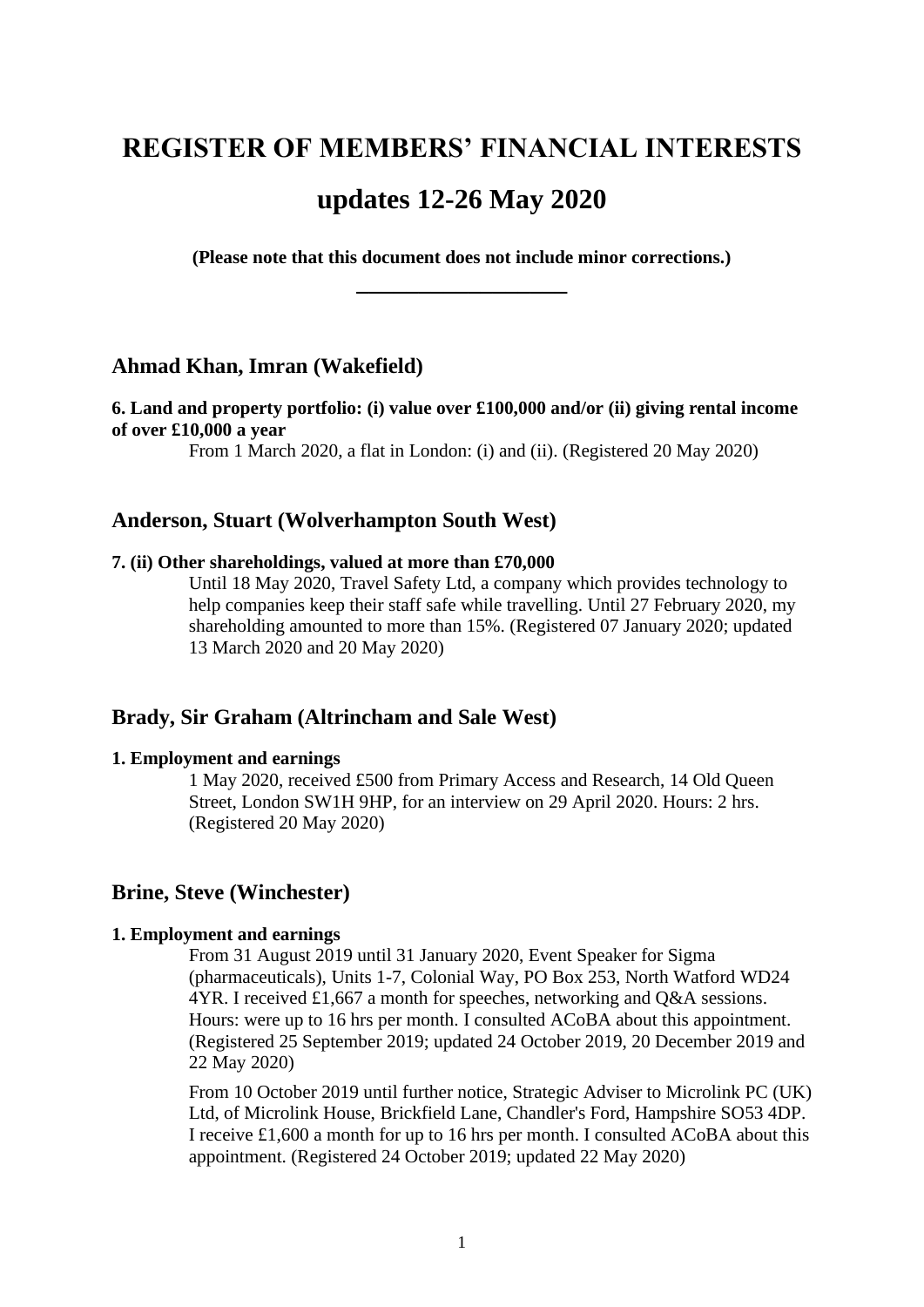# **Davis, Mr David (Haltemprice and Howden)**

#### **1. Employment and earnings**

Payments from ANMFS LTD (Mail Group), Northcliffe House, 2 Derry Street, Kensington, London W8 5TT:

14 May 2020, payment of £2,560 for two articles; one published in the Mail on Sunday on 19 April 2020 and one in the Daily Mail on 25 April 2020. Hours: 3.5 hrs. Fee paid direct to charity. (Registered 15 May 2020)

## **Eastwood, Mark (Dewsbury)**

## **2. (b) Any other support not included in Category 2(a)**

Name of donor: Senator International Ltd Address of donor: Sykeside Drive, Altham Business Park, Accrington BB5 5YE Amount of donation or nature and value if donation in kind: Constituency office furniture with a value of £2,677. Payment was unexpectedly waived. Date received: 27 March 2020 Date accepted: 1 April 2020 Donor status: company, registration 01323955

(Registered 28 April 2020; updated 14 April 2020)

## **Eshalomi, Florence (Vauxhall)**

#### **1. Employment and earnings**

Payments from the Greater London Authority, City Hall, London SE1 2AA, for my role as a London Assembly Member:

28 January 2020, received £1,298.93. Hours: estimated at between 10 and 20 hrs. (Registered 22 May 2020)

28 February 2020, received £1,298.93. Hours: estimated at between 10 and 20 hrs. (Registered 22 May 2020)

27 March 2020, received £1,459.41. Hours: estimated at between 10 and 20 hrs. (Registered 22 May 2020)

28 April 2020, received £691.06. Hours: estimated at between 10 and 20 hrs. (Registered 22 May 2020)

From 22 May 2020 until 6 May 2021, I will receive £691.06 a month. Hours: estimated at between 10 and 20 hrs a month. (Registered 22 May 2020)

## **Evennett, Sir David (Bexleyheath and Crayford)**

## **8. Miscellaneous**

From 28 July 2019, Vice-Chairman of the Conservative Party. Until 1 March 2020, this post carried a part time salary (first paid on 31 October 2019). (Registered 13 January 2020; updated 19 May 2020)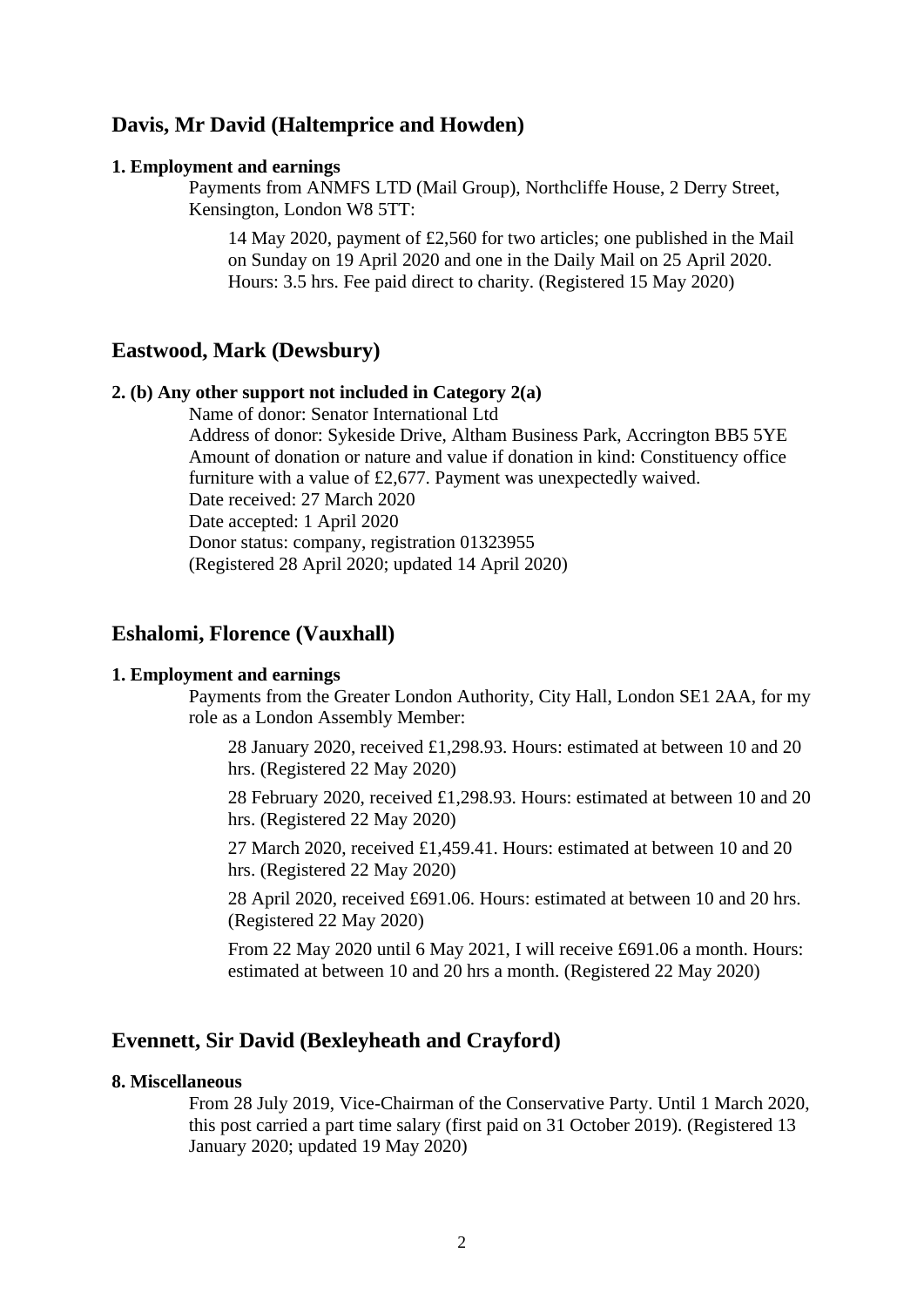# **Everitt, Ben (Milton Keynes North)**

#### **7. (i) Shareholdings: over 15% of issued share capital**

From 2 March 2020, Weble Ltd; a strategic consulting company. (Registered 12 May 2020)

## **8. Miscellaneous**

From 2 March 2020, unpaid director of Weble Ltd; a strategic consulting company. (Registered 12 May 2020)

# **Fletcher, Mark (Bolsover)**

## **2. (a) Support linked to an MP but received by a local party organisation or indirectly via a central party organisation**

Name of donor: Stalbury Trustees Address of donor: 31 Hill Street, London W1J 5LS Amount of donation or nature and value if donation in kind: £3,000 Donor status: company, registration 01430799 (Registered 01 May 2020; updated 19 May 2020)

## **Grant, Mrs Helen (Maidstone and The Weald)**

#### **1. Employment and earnings**

From 25 March 2019 until 24 April 2020, consultant providing business advice to The Tote (formerly Alizeti Capital Limited, which was a 25% shareholder in The Tote). Address: 6th Floor, One London Wall, London EC2Y 5EB. I received £30,000 a year (£2,500 a month) in a combination of shares and cash. Hours: 20 hrs per calendar month. (Registered 28 March 2019; updated 24 February 2020 and 14 May 2020)

# **Hunt, Jeremy (South West Surrey)**

#### **1. Employment and earnings**

1 May 2020, payment of £10,000 from Greenbrook Communications Ltd, 2nd Floor, 1 Vere Street, London W1G 0DF, for taking part in a panel event. Hours: 2.5 hrs including preparation. Fee paid direct to charity. (Registered 19 May 2020)

## **Jenkin, Sir Bernard (Harwich and North Essex)**

#### **1. Employment and earnings**

Payments from Aros Corporation Limited, 112 Eversleigh Road, London SW11 5XB, (formerly Envoy Media, 11 Grosvenor Crescent, London SW1X 7EE), for regular column in Diplomat Magazine. Two hours work per month:

Payment of £325 expected for an article written on 7 May 2020. Hours: 2 hrs. (Registered 12 May 2020)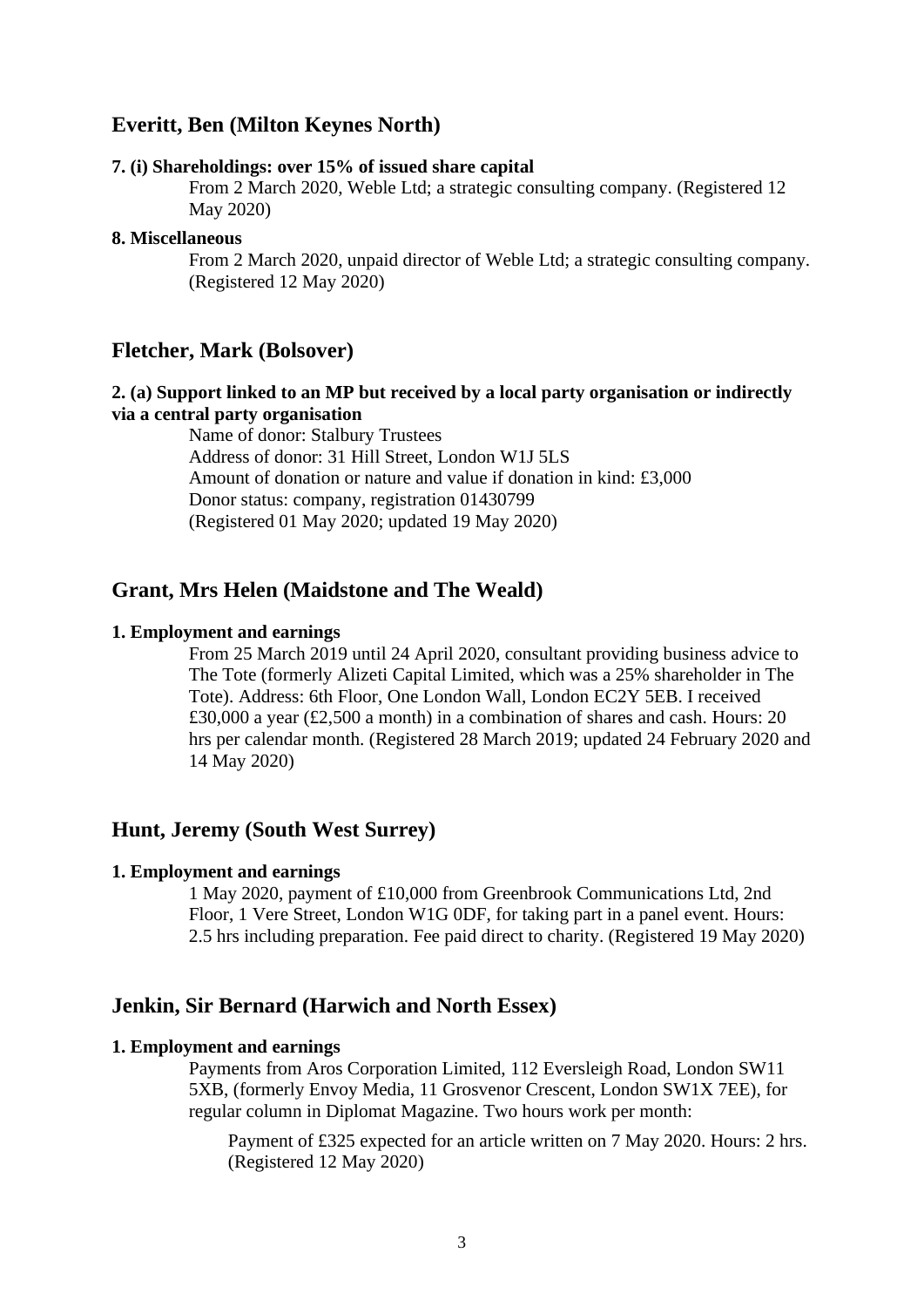# **Johnson, Boris (Uxbridge and South Ruislip)**

#### **3. Gifts, benefits and hospitality from UK sources**

Name of donor: Simon Blagden Address of donor: private Amount of donation or nature and value if donation in kind: Gift hamper, value £350 Date received: 30 April 2020 Date accepted: 30 April 2020 Donor status: individual (Registered 12 May 2020) Name of donor: Mohammad Chohan Address of donor: private Amount of donation or nature and value if donation in kind: Gift hamper, value £750 Date received: 30 April 2020 Date accepted: 30 April 2020 Donor status: individual (Registered 12 May 2020) Name of donor: Anthony Gallagher Address of donor: private Amount of donation or nature and value if donation in kind: Sterling silver envelope, estimated value £780

Date received: 13 May 2020

Date accepted: 13 May 2020 Donor status: individual

(Registered 20 May 2020)

# **Kinnock, Stephen (Aberavon)**

## **1. Employment and earnings**

Payment of £750 expected from Shoosmiths (law firm), 6th Floor, 1 St Martin's Le Grand, London EC1A 4AS, for speaking at a Shoosmiths webinar on 6 May 2020. Hours: 3 hrs. (Registered 14 May 2020)

# **Milling, Amanda (Cannock Chase)**

## **8. Miscellaneous**

From 13 February 2020, Co-Chairman of the Conservative Party (salaried). (Registered 20 May 2020)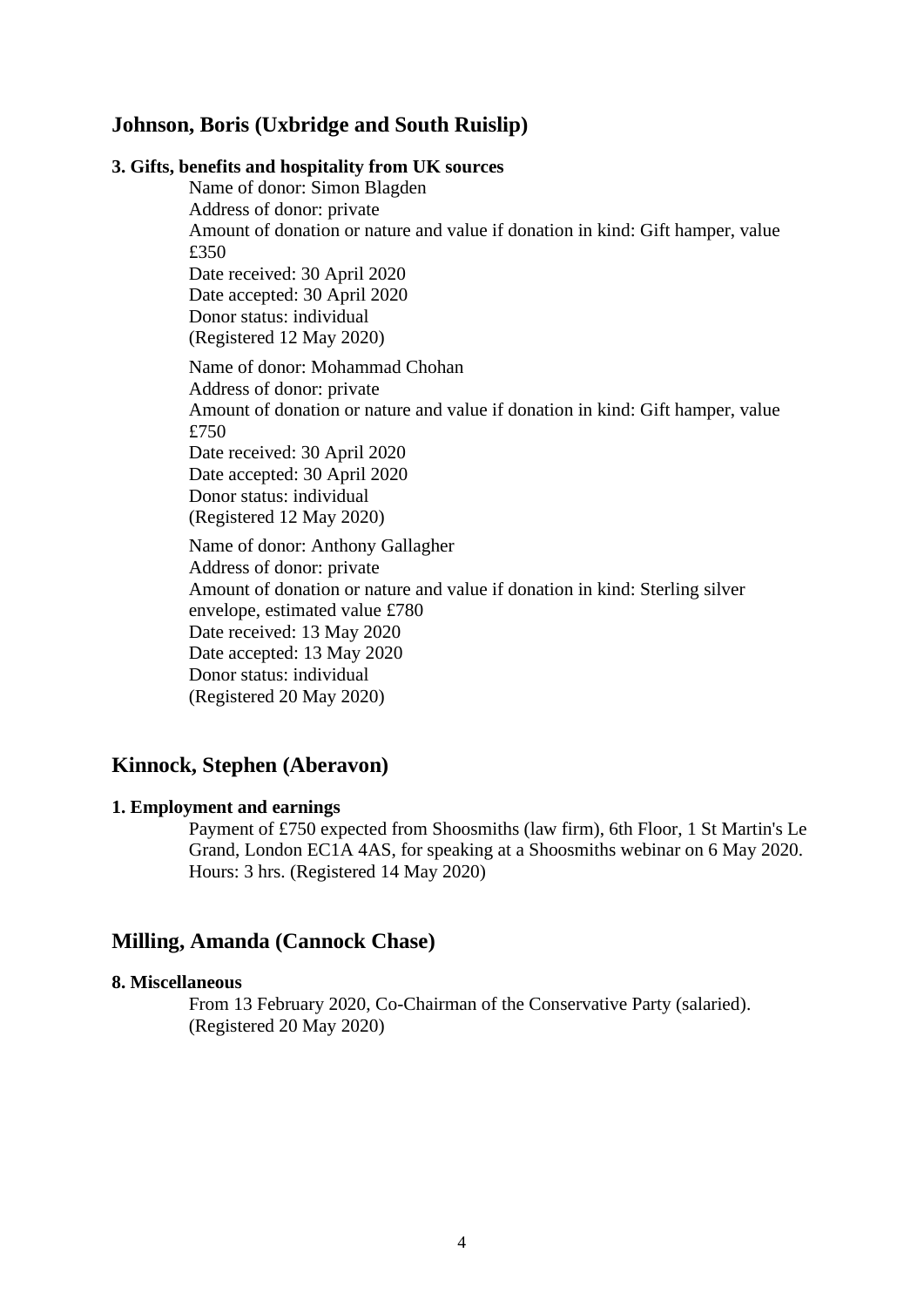# **Murray, Ian (Edinburgh South)**

## **2. (b) Any other support not included in Category 2(a)**

Name of donor: Lord William Haughie Address of donor: private Amount of donation or nature and value if donation in kind: £5,000 for my Deputy Leadership campaign Date received: 25 February 2020 Date accepted: 25 February 2020 Donor status: individual (Registered 20 May 2020)

# **Murrison, Dr Andrew (South West Wiltshire)**

## **1. Employment and earnings**

Surgeon Commander Royal Naval Reserve, HMS President, St Katherine's Dock, London. (Updated 15 January 2014 and 2 October 2015)

30 April 2020, received £1,792.44. Hours: 54 hrs. (Registered 20 May 2020)

30 April 2020, received a bonus payment of £1,862. Hours: no additional hours. (Registered 20 May 2020)

# **Nici, Lia (Great Grimsby)**

## **1. Employment and earnings**

Payments from North East Lincolnshire Council, Town Hall Square, Grimsby DN31 1HU, for my role as a Councillor:

30 April 2020, received £646.66. Hours: 13 hrs. (Registered 13 May 2020)

## **2. (a) Support linked to an MP but received by a local party organisation or indirectly via a central party organisation**

Name of donor: Stalbury Trustees Address of donor: 31 Hill Street, London W1J 4LS Amount of donation or nature and value if donation in kind: £5,000 Donor status: company, registration 01430799 (Registered 13 May 2020)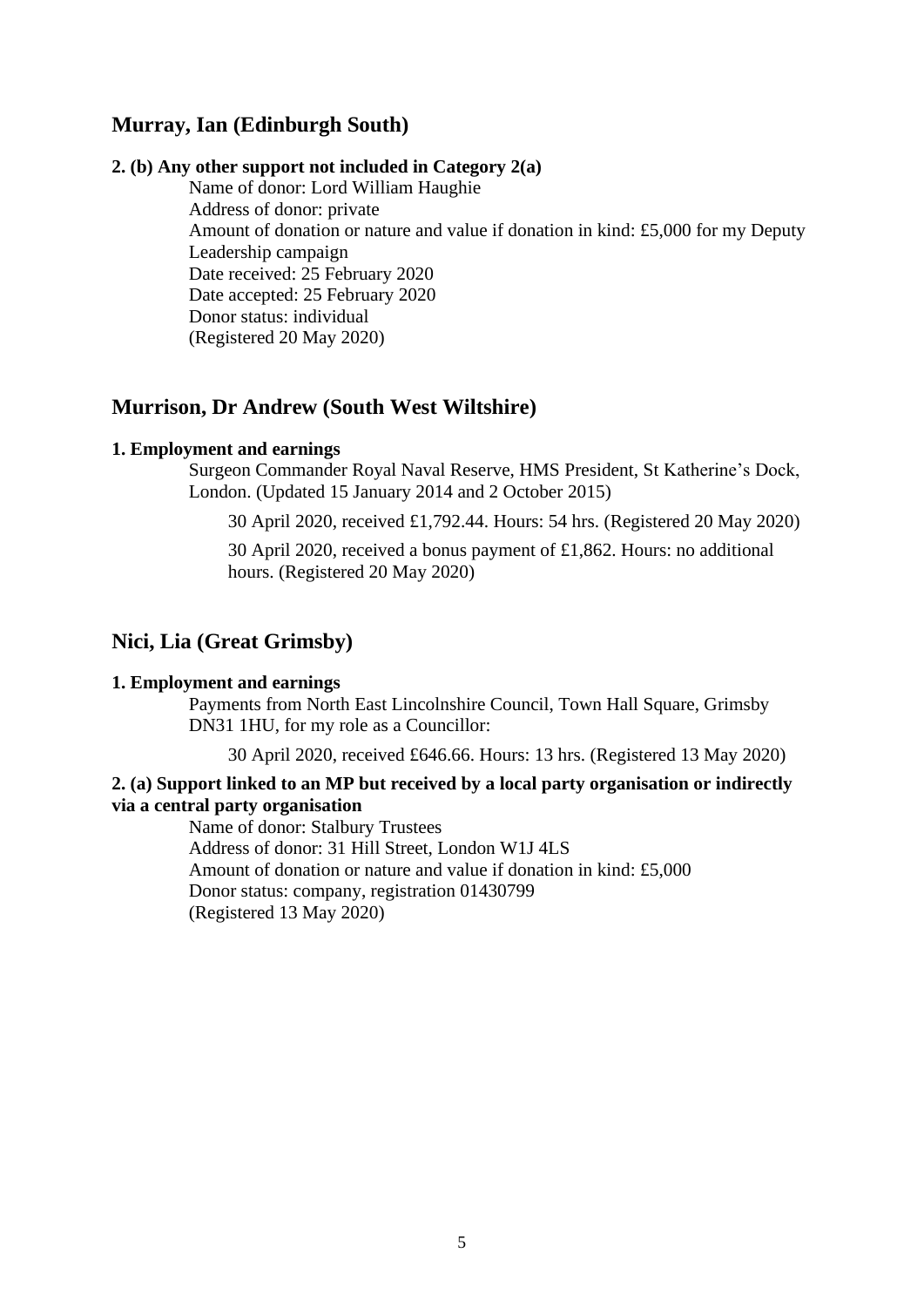# **Reeves, Ellie (Lewisham West and Penge)**

#### **1. Employment and earnings**

Payments from YouGov, 50 Featherstone Street, London EC1Y 8RT, for completing surveys:

Payment of £50 expected for a survey completed on 6 February 2020. Hours: 15 mins. (Registered 15 May 2020)

Payment of £60 expected for a survey completed on 9 March 2020. Hours: 15 mins. (Registered 15 May 2020)

23 April 2020, received £100 for a survey completed on 9 March 2020. Hours: 30 mins. (Registered 15 May 2020)

## **Reynolds, Jonathan (Stalybridge and Hyde)**

# **2. (a) Support linked to an MP but received by a local party organisation or indirectly via a central party organisation**

Name of donor: Unite the Union Address of donor: 128 Theobald's Road, London WC1X 8TN Amount of donation or nature and value if donation in kind: Paid via the Labour Party, the funding of a political adviser from 16 November 2019 to 1 May 2020; total value £14,996.50 Donor status: trade union (Registered 06 January 2020; updated 13 May 2020)

# **Rowley, Lee (North East Derbyshire)**

# **1. Employment and earnings**

16 April 2020, received £200 from Ipsos MORI, 3 Thomas More Square, London E1W 1YW, for a survey completed on 11 February 2020. Hours: approx. 45 mins. (Registered 12 May 2020)

## **Smith, Royston (Southampton, Itchen)**

### **1. Employment and earnings**

Payments from Barker Mill Estates, Longdown, Marchwood SO40 4UH, for consultancy services:

25 April 2020, £6,000 received for the period 1 November 2019 - 31 January 2020. Hours: 30 hours (10 hours per month). (Registered 19 May 2020)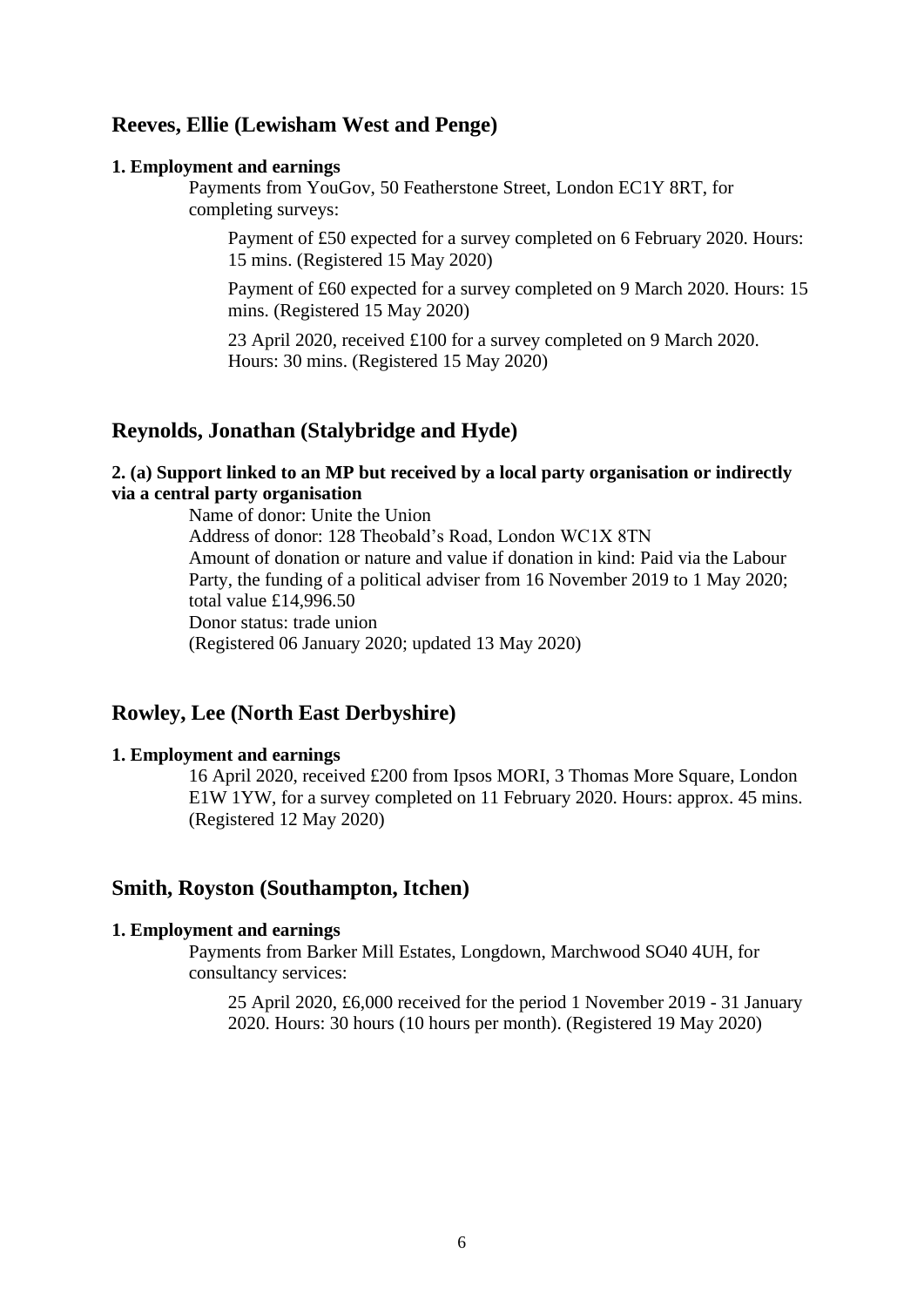# **Spencer, Dr Ben (Runnymede and Weybridge)**

#### **1. Employment and earnings**

From 8 April 2020 until 7 May 2020, employed by South London and Maudsley NHS Foundation Trust, Bethlem Royal Hospital, Monks Orchard Road, Beckenham BR3 3BX, as locum consultant psychiatrist. I expect to receive £1,425 a week for a weekly commitment of 15 hrs. (Registered 14 April 2020; updated 20 April 2020 and 21 May 2020)

7 May 2020, received £4,275. Hours: 45 hrs. (Registered 21 May 2020)

# **Starmer, Keir (Holborn and St Pancras)**

#### **2. (b) Any other support not included in Category 2(a)**

Name of donor: Ian Zilberkweit Address of donor: private Amount of donation or nature and value if donation in kind: £5,000 for my campaign for leadership of the Labour Party Date received: 6 April 2020 Date accepted: 4 May 2020 Donor status: individual (Registered 15 May 2020)

## **Streeter, Sir Gary (South West Devon)**

#### **1. Employment and earnings**

From 15 April 2019 until further notice, non-executive director of Rentplus-UK Ltd, a company which provides rent to buy housing for young people, of II Exchange Square, 21 North Fourth Street, Milton Keynes MK9 1HL. I will receive £30,000 a year in return for an expected commitment of about 20 hrs a month. (Registered 24 April 2019: updated 21 May 2020)

## **Stringer, Graham (Blackley and Broughton)**

#### **8. Miscellaneous**

From 1 April 2020, Member (unpaid) of the Political Advisory Board of the Foundation for Independence, a pro-Brexit group. (Registered 22 May 2020)

#### **Truss, Elizabeth (South West Norfolk)**

#### **1. Employment and earnings**

Royalty payments from Springer Nature Ltd, The Campus, 4 Crinan Street, London N1 9XW, for a book written and published in 2012:

1 May 2020, received £155.74. Hours: no additional hours. (Registered 22 May 2020)